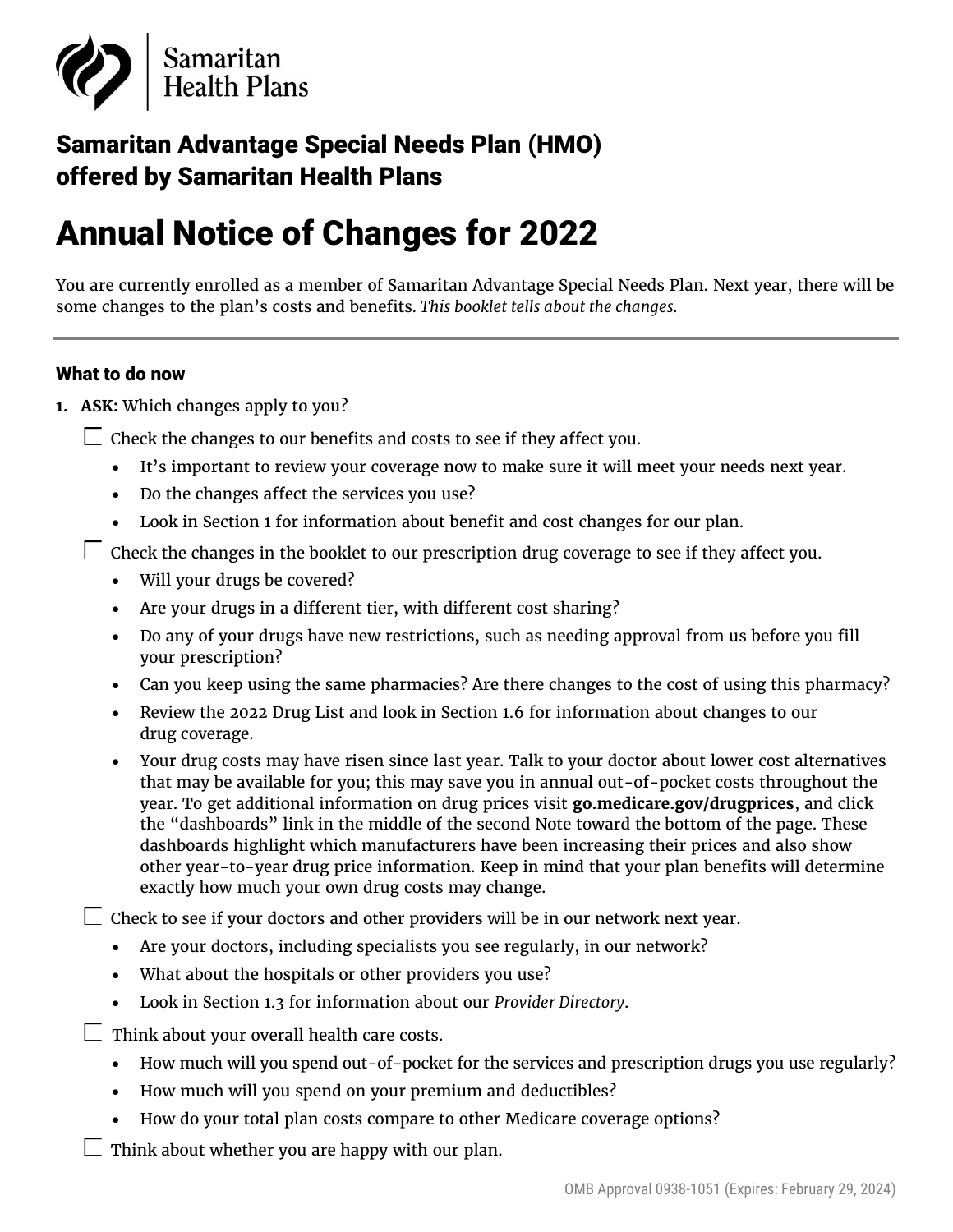**2. COMPARE:** Learn about other plan choices.

 $\Box$  Check coverage and costs of plans in your area.

- Use the personalized search feature on the Medicare Plan Finder at **[www.medicare.gov/plan-compare](http://www.medicare.gov/plan-compare)** website.
- Review the list in the back of your *Medicare & You 2022* handbook.
- Look in Section 2.2 to learn more about your choices.

 $\Box$  Once you narrow your choice to a preferred plan, confirm your costs and coverage on the plan's website.

- **3. CHOOSE:** Decide whether you want to change your plan.
	- If you don't join another plan by December 7, 2021, you will be enrolled in Samaritan Advantage Special Needs Plan.
	- If you want to **change to a different plan** that may better meet your needs, you can switch plans between October 15 and December 7. Look in section 2.2, page 10 to learn more about your choices.
- **4. ENROLL:** To change plans, join a plan between **October 15** and **December 7, 2021**.
	- If you don't join another plan by **December 7, 2021**, you will be enrolled in Samaritan Advantage Special Needs Plan.
	- If you join another plan between **October 15 and December 7, 2021**, your new coverage will start on **January 1, 2022**. You will be automatically disenrolled from your current plan.

#### Additional Resources

- Please contact our Customer Service number at 800-832-4580 for additional information (TTY users should call 800-735-2900). Hours are 8 a.m. to 8 p.m. daily October 1 through March 31 and 8 a.m. to 8 p.m. Monday-Friday April 1 through September 30.
- This document is available in alternative formats (e.g., braille, large print, audio tape).
- **Coverage under this Plan qualifies as Qualifying Health Coverage (QHC)** and satisfies the Patient Protection and Affordable Care Act's (ACA) individual shared responsibility requirement. Please visit the Internal Revenue Service (IRS) website at **[www.irs.gov/Affordable-Care-Act/Individuals-and-Families](http://www.irs.gov/Affordable-Care-Act/Individuals-and-Families)** for more information.

#### About Samaritan Advantage Special Needs Plan

- Samaritan Advantage Health Plan is an HMO with a Medicare contract. Enrollment in Samaritan Advantage Health Plan depends on contract renewal.
- When this booklet says "we," "us," or "our," it means Samaritan Health Plans. When it says "plan" or "our plan," it means Samaritan Advantage Special Needs Plan.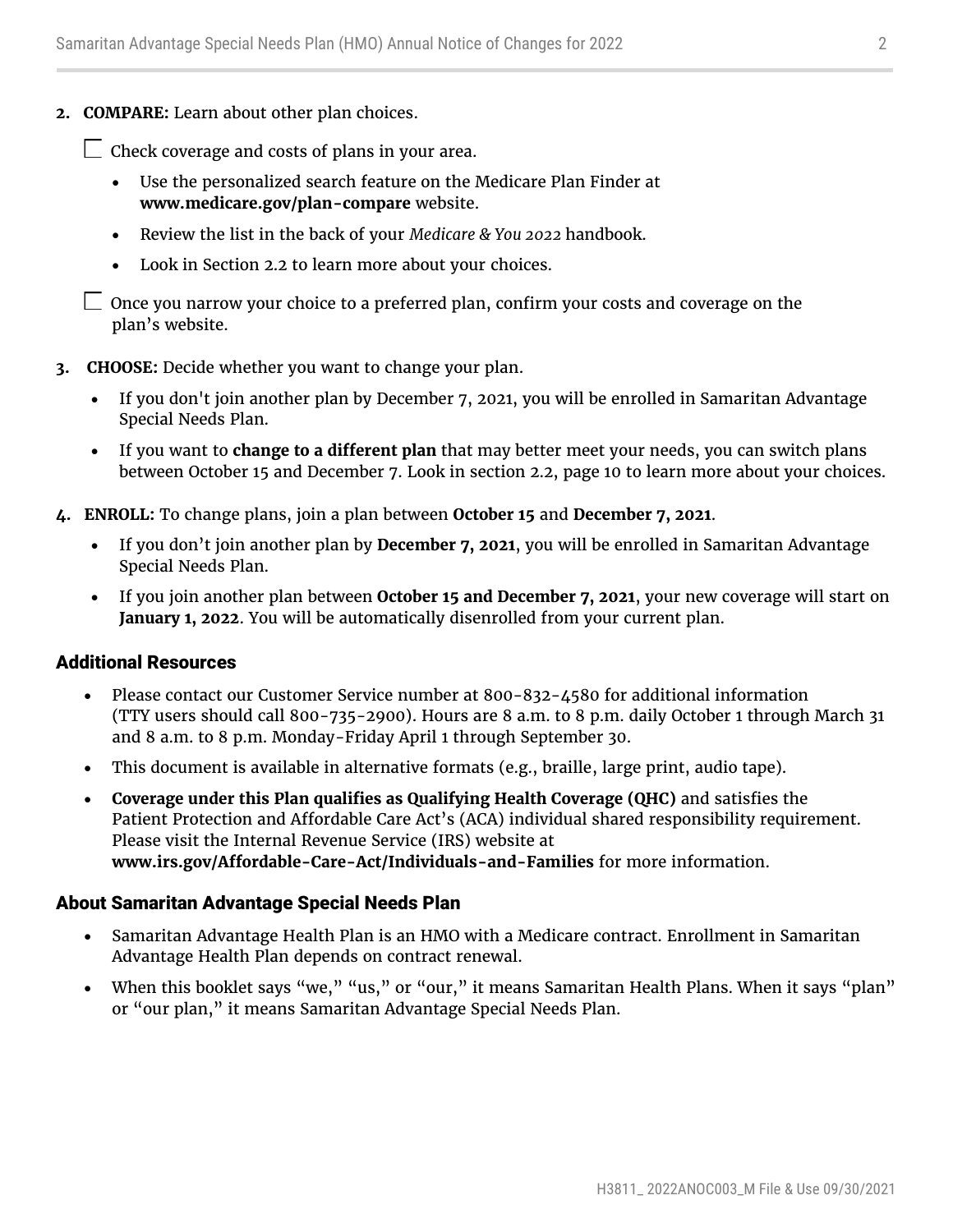### <span id="page-2-0"></span>Summary of Important Costs for 2022

The table below compares the 2021 costs and 2022 costs for Samaritan Advantage Special Needs Plan in several important areas. **Please note this is only a summary of changes**. A copy of the *Evidence of Coverage* is located on our website at **[samhealthplans.org/Advantage](https://www.samhealthplans.org/members/medicare-members)**. You may also call Customer Service to ask us to mail you an *Evidence of Coverage*. If you are eligible for Medicare cost sharing assistance under the Oregon Health Plan (Medicaid), you pay \$0 for your deductible, doctor office visits, and inpatient hospital stays.

| <b>Cost</b>                                                                                                                                                                       | 2021 (this year)                                                                                           | 2022 (next year)                                                                                                                                                         |
|-----------------------------------------------------------------------------------------------------------------------------------------------------------------------------------|------------------------------------------------------------------------------------------------------------|--------------------------------------------------------------------------------------------------------------------------------------------------------------------------|
| Monthly plan premium*                                                                                                                                                             | \$36.00                                                                                                    | \$40.50                                                                                                                                                                  |
| * Your premium may be higher<br>or lower than this amount.<br>See Section 1.1 for details.                                                                                        |                                                                                                            |                                                                                                                                                                          |
| <b>Deductible</b>                                                                                                                                                                 | \$203                                                                                                      | \$203                                                                                                                                                                    |
|                                                                                                                                                                                   |                                                                                                            | This is the 2021 deductible<br>amount and may change for 2022.<br>Samaritan Advantage Special<br>Needs Plan will provide updated<br>rates as soon as they are released.  |
| <b>Doctor office visits</b>                                                                                                                                                       | Primary care visits: 0% or 20%<br>per visit                                                                | Primary care visits: 0% or 20%<br>per visit                                                                                                                              |
|                                                                                                                                                                                   | Specialist visits: 0% or 20%<br>per visit                                                                  | Specialist visits: 0% or 20%<br>per visit                                                                                                                                |
| <b>Inpatient hospital stays</b><br>Includes inpatient acute, inpatient                                                                                                            | \$0 or \$1,484 deductible for each<br>benefit period                                                       | \$0 or \$1,484 deductible for each<br>benefit period                                                                                                                     |
| rehabilitation, long-term care                                                                                                                                                    | Days 1-60: \$0 per day                                                                                     | Days 1-60: \$0 per day                                                                                                                                                   |
| hospitals and other types of<br>inpatient hospital services.                                                                                                                      | Days 61-90: \$371 per day                                                                                  | Days 61-90: \$371 per day                                                                                                                                                |
| Inpatient hospital care starts the<br>day you are formally admitted to<br>the hospital with a doctor's order.<br>The day before you are discharged<br>is your last inpatient day. | Days 91 and beyond: \$742 copay<br>per each "lifetime reserve day" after<br>day 90 for each benefit period | Days 91 and beyond: \$742 copay<br>per each "lifetime reserve day" after<br>day 90 for each benefit period                                                               |
|                                                                                                                                                                                   |                                                                                                            | These are 2021 cost sharing<br>amounts and may change for 2022.<br>Samaritan Advantage Special<br>Needs Plan will provide updated<br>rates as soon as they are released. |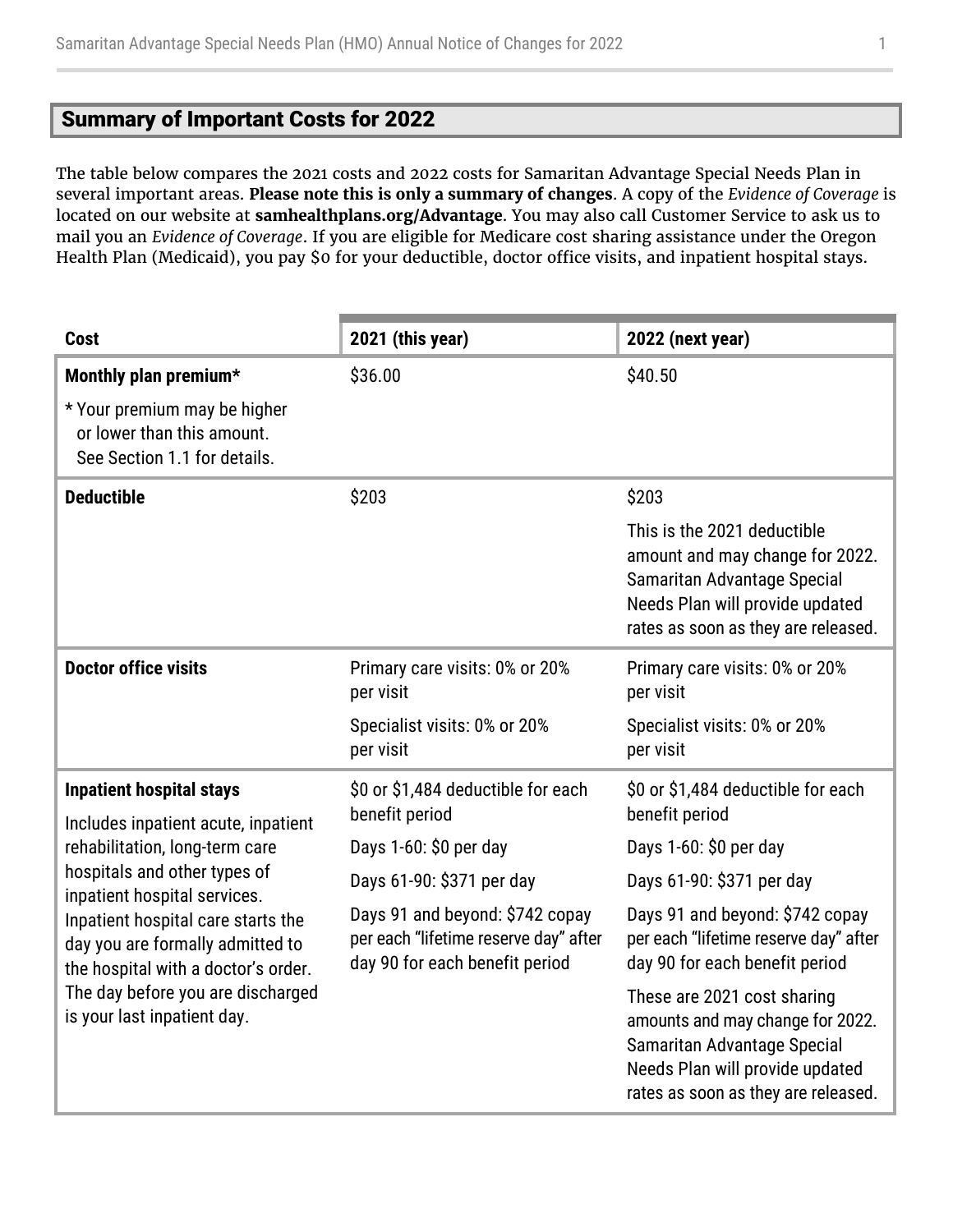| <b>Cost</b>                                                                                                                      | 2021 (this year)                                                                                                                                                                                                                                                  | 2022 (next year)                                                                                                                                                                                                                                                  |
|----------------------------------------------------------------------------------------------------------------------------------|-------------------------------------------------------------------------------------------------------------------------------------------------------------------------------------------------------------------------------------------------------------------|-------------------------------------------------------------------------------------------------------------------------------------------------------------------------------------------------------------------------------------------------------------------|
| Part D prescription drug coverage<br>(See Section 1.6 for details.)                                                              | Deductible: \$445<br>Copayments during the Initial<br>Coverage Stage:                                                                                                                                                                                             | Deductible: \$480<br>Copayments during the Initial<br>Coverage Stage:                                                                                                                                                                                             |
|                                                                                                                                  | <b>Cost Sharing:</b>                                                                                                                                                                                                                                              | <b>Cost Sharing:</b>                                                                                                                                                                                                                                              |
|                                                                                                                                  | <b>Generic/Preferred/</b><br><b>Multi-Source Drugs:</b><br>$$0 / $1.30 / $3.70 / 15\%$<br>per prescription                                                                                                                                                        | <b>Generic/Preferred/</b><br><b>Multi-Source Drugs:</b><br>$$0/$ \$1.35 / \$3.95 / 15%<br>per prescription                                                                                                                                                        |
|                                                                                                                                  | • All other drugs:<br>\$0 / \$4.00 / \$9.20 / 15%<br>per prescription                                                                                                                                                                                             | • All other drugs:<br>\$0/\$4.00/\$9.85/15%<br>per prescription                                                                                                                                                                                                   |
| Maximum out-of-pocket amount                                                                                                     | \$3,750                                                                                                                                                                                                                                                           | \$3,750                                                                                                                                                                                                                                                           |
| This is the most you will pay<br>out-of-pocket for your covered<br>Part A and Part B services.<br>(See Section 1.2 for details.) | If you are eligible for Medicare<br>cost sharing assistance under the<br>Oregon Health Plan (Medicaid),<br>you are not responsible for paying<br>any out-of-pocket costs toward<br>the maximum out-of-pocket<br>amount for covered Part A and<br>Part B services. | If you are eligible for Medicare<br>cost sharing assistance under the<br>Oregon Health Plan (Medicaid),<br>you are not responsible for paying<br>any out-of-pocket costs toward<br>the maximum out-of-pocket<br>amount for covered Part A and<br>Part B services. |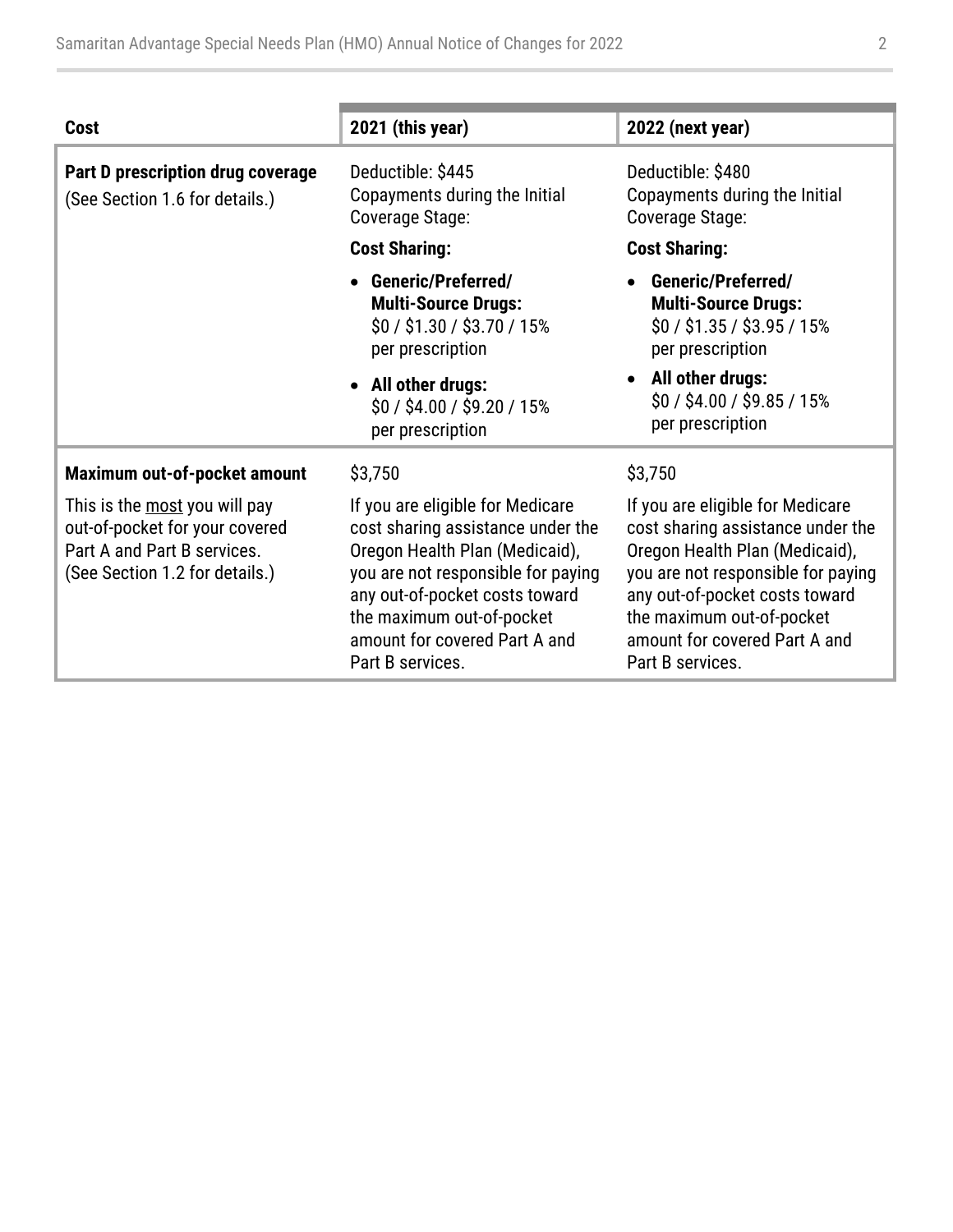### *Annual Notice of Changes* for 2022 Table of Contents

| Section 2.1 - If you want to stay in Samaritan Advantage Special Needs Plan9            |  |
|-----------------------------------------------------------------------------------------|--|
|                                                                                         |  |
|                                                                                         |  |
| SECTION 4 Programs That Offer Free Counseling about Medicare and the Oregon Health Plan |  |
|                                                                                         |  |
|                                                                                         |  |
| Section 6.1 - Getting Help from Samaritan Advantage Special Needs Plan12                |  |
|                                                                                         |  |
|                                                                                         |  |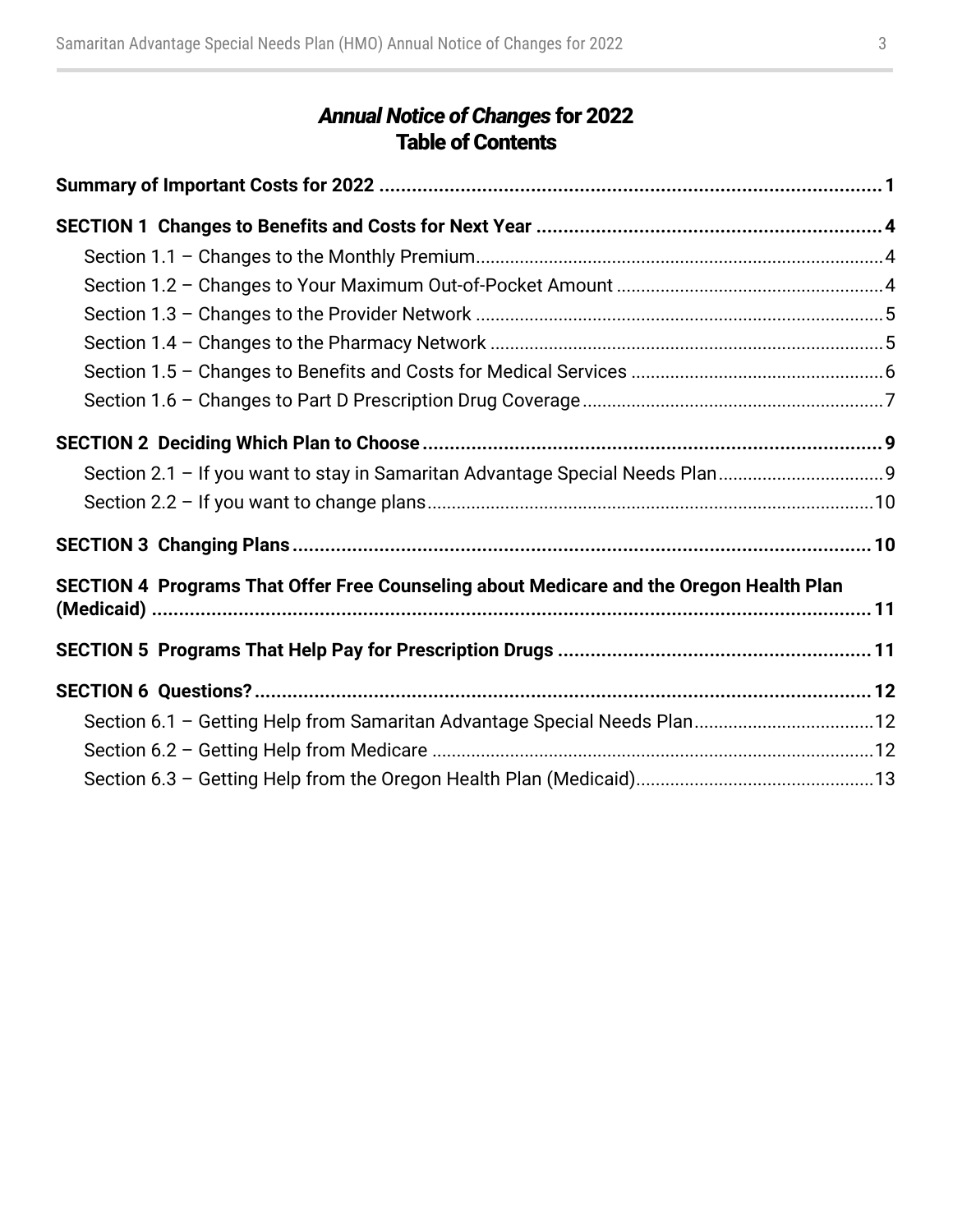### <span id="page-5-0"></span>SECTION 1 Changes to Benefits and Costs for Next Year

### <span id="page-5-1"></span>Section 1.1 – Changes to the Monthly Premium

| Cost                                                                                                                                  | 2021 (this year) | 2022 (next year) |
|---------------------------------------------------------------------------------------------------------------------------------------|------------------|------------------|
| <b>Monthly premium</b>                                                                                                                | \$36             | \$40.50          |
| (You must also continue to pay your<br>Medicare Part B premium unless it<br>is paid for you by the Oregon Health<br>Plan (Medicaid).) |                  |                  |

#### <span id="page-5-2"></span>Section 1.2 – Changes to Your Maximum Out-of-Pocket Amount

To protect you, Medicare requires all health plans to limit how much you pay "out-of-pocket" during the year. This limit is called the "maximum out-of-pocket amount." Once you reach this amount, you generally pay nothing for covered Part A and Part B services for the rest of the year.

| <b>Cost</b>                                                                                                                                                                                                                                                                         | 2021 (this year) | 2022 (next year)                                                                                                                                                                         |
|-------------------------------------------------------------------------------------------------------------------------------------------------------------------------------------------------------------------------------------------------------------------------------------|------------------|------------------------------------------------------------------------------------------------------------------------------------------------------------------------------------------|
| Maximum out-of-pocket amount<br>Because our members also get<br>assistance from the Oregon<br><b>Health Plan (Medicaid), very</b><br>few members ever reach this<br>out-of-pocket maximum.                                                                                          | \$3,750          | \$3,750<br>Once you have paid \$3,750<br>out-of-pocket for covered Part A<br>and Part B services, you will pay<br>nothing for your covered Part A<br>and Part B services for the rest of |
| If you are eligible for the Oregon<br>Health Plan (Medicaid) assistance<br>with Part A and Part B copays and<br>deductibles, you are not responsible<br>for paying any out-of-pocket costs<br>toward the maximum out-of-pocket<br>amount for covered Part A and<br>Part B services. |                  | the calendar year.                                                                                                                                                                       |
| Your costs for covered medical<br>services (such as copays and<br>deductibles) count toward your<br>maximum out-of-pocket amount.<br>Your plan premium and your<br>costs for prescription drugs do<br>not count toward your maximum<br>out-of-pocket amount.                        |                  |                                                                                                                                                                                          |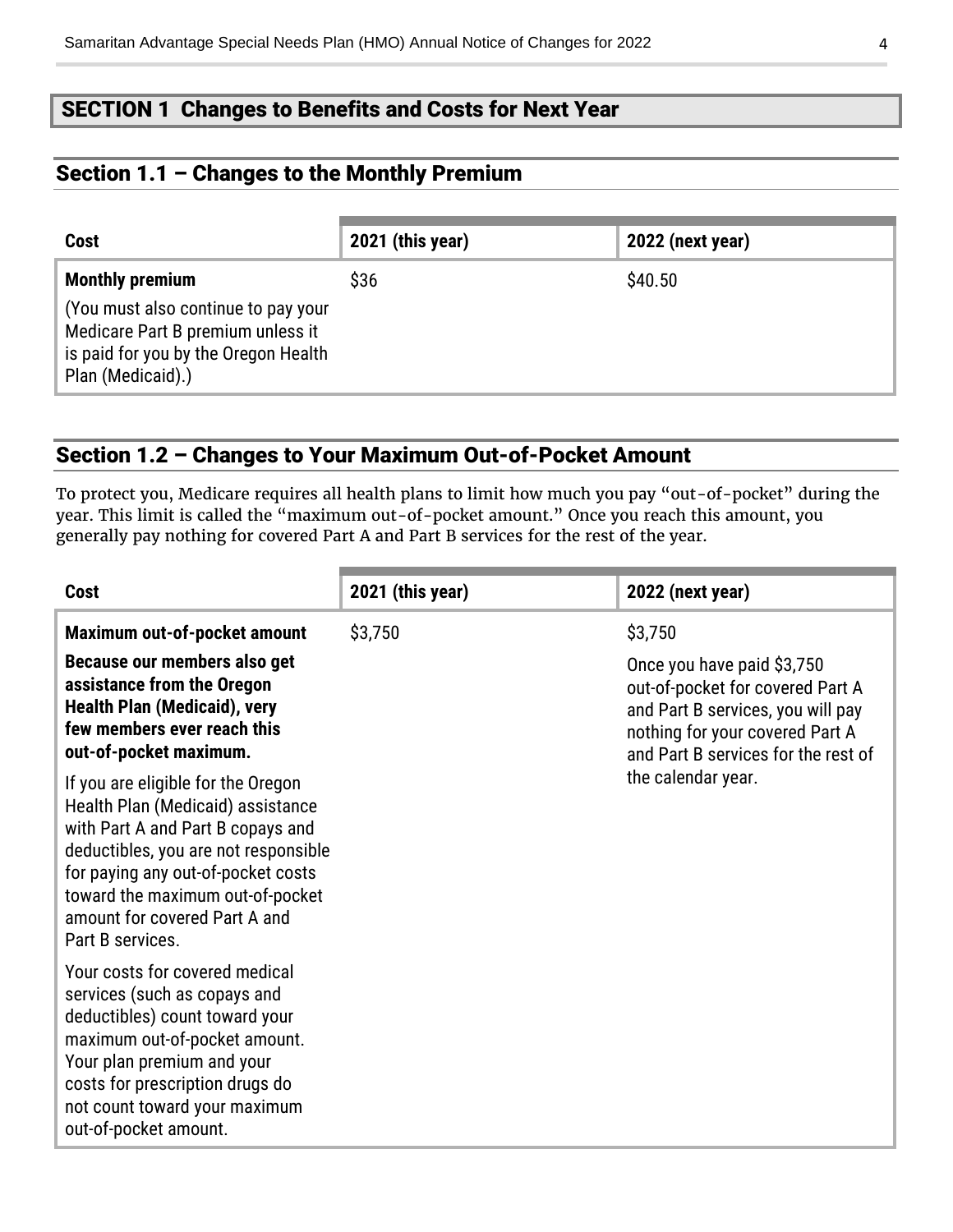### <span id="page-6-0"></span>Section 1.3 – Changes to the Provider Network

There are changes to our network of providers for next year. An updated *Provider Directory* is located on our website at **[samhealthplans.org/Advantage](https://www.samhealthplans.org/members/medicare-members)**. You may also call Customer Service for updated provider information or to ask us to mail you a *Provider Directory*. **Please review the 2022** *Provider Directory* **to see if your providers (primary care provider, specialists, hospitals, etc.) are in our network**.

It is important that you know that we may make changes to the hospitals, doctors, and specialists (providers) that are part of your plan during the year. There are a number of reasons why your provider might leave your plan, but if your doctor or specialist does leave your plan, you have certain rights and protections summarized below:

- Even though our network of providers may change during the year, we must furnish you with uninterrupted access to qualified doctors and specialists.
- We will make a good faith effort to provide you with at least 30 days notice that your provider is leaving our plan so that you have time to select a new provider.
- We will assist you in selecting a new qualified provider to continue managing your health care needs.
- If you are undergoing medical treatment you have the right to request, and we will work with you to ensure, that the medically necessary treatment you are receiving is not interrupted.
- If you believe we have not furnished you with a qualified provider to replace your previous provider or that your care is not being appropriately managed, you have the right to file an appeal of our decision.
- If you find out your doctor or specialist is leaving your plan, please contact us so we can assist you in finding a new provider to manage your care.

### <span id="page-6-1"></span>Section 1.4 – Changes to the Pharmacy Network

Amounts you pay for your prescription drugs may depend on which pharmacy you use. Medicare drug plans have a network of pharmacies. In most cases, your prescriptions are covered *only* if they are filled at one of our network pharmacies.

There are changes to our network of pharmacies for next year. An updated *Pharmacy Directory* is located on our website at **[samhealthplans.org/Advantage](https://www.samhealthplans.org/members/medicare-members)**. You may also call Customer Service for updated provider information or to ask us to mail you a *Pharmacy Directory*. **Please review the 2022** *Pharmacy Directory* **to see which pharmacies are in our network**.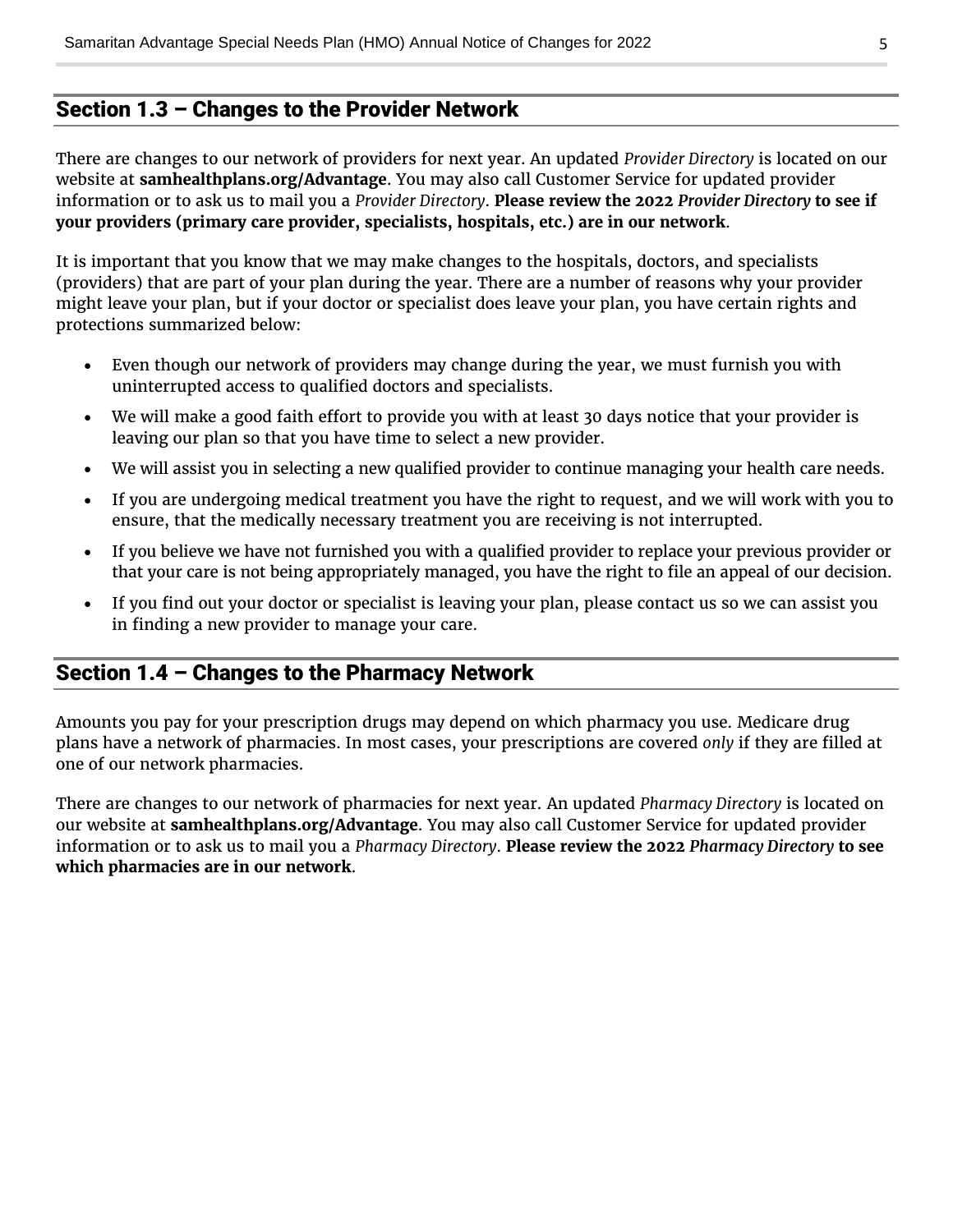### <span id="page-7-0"></span>Section 1.5 – Changes to Benefits and Costs for Medical Services

Please note that the *Annual Notice of Changes* tells you about changes to your Medicare benefits and costs.

We are changing our coverage for certain medical services next year. The information below describes these changes. For details about the coverage and costs for these services, see Chapter 4, *Benefits Chart (what is covered and what you pay)*, in your *2022 Evidence of Coverage.* A copy of the *Evidence of Coverage* is located on our website at **[samhealthplans.org/Advantage](https://www.samhealthplans.org/members/medicare-members)**. You may also call Customer Service to ask us to mail you an *Evidence of Coverage.*

#### **Opioid treatment program services**

Members of our plan with opioid use disorder (OUD) can receive coverage of services to treat OUD through an Opioid Treatment Program (OTP) which includes the following services:

- U.S. Food and Drug Administration (FDA)-approved opioid agonist and antagonist medicationassisted treatment (MAT) medications.
- Dispensing and administration of MAT medications (if applicable).
- Substance use counseling.
- Individual and group therapy.
- Toxicology testing.
- Intake activities.
- Periodic assessments.

| <b>Cost</b>                                    | 2021 (this year)                                                                         | 2022 (next year)                                                                                                                                                                                         |
|------------------------------------------------|------------------------------------------------------------------------------------------|----------------------------------------------------------------------------------------------------------------------------------------------------------------------------------------------------------|
| <b>Durable medical equipment (DME)</b>         | Miscellaneous DME codes do not<br>require prior authorization.                           | Prior authorization is required for<br>all miscellaneous DME codes.                                                                                                                                      |
| <b>Hearing aids</b>                            | You have a \$500 limit every<br>calendar year for hearing aids and<br>hearing equipment. | You have a \$750 limit every<br>calendar year for hearing aids<br>and hearing equipment. Easily<br>pay for your hearing aids with our<br>new Flex-card.                                                  |
| <b>Hearing exam</b>                            | Hearing aid fitting/evaluation<br>is not covered.                                        | You pay a \$0 copay for 1 hearing<br>aid fitting/evaluation every<br>calendar year.                                                                                                                      |
| <b>Magnetic resonance angiography</b><br>(MRA) | MRA's do not require prior<br>authorization.                                             | Prior authorization is required for<br>MRA's.                                                                                                                                                            |
| <b>Over-the-counter (OTC) Benefit</b>          | You have a \$40 allowance every<br>quarter for over-the-counter items.                   | You have a \$150 allowance every<br>quarter for over-the-counter items.<br>Easily pay for eligible OTC items<br>with a pre-loaded card. Any unused<br>amount does not carry over to the<br>next quarter. |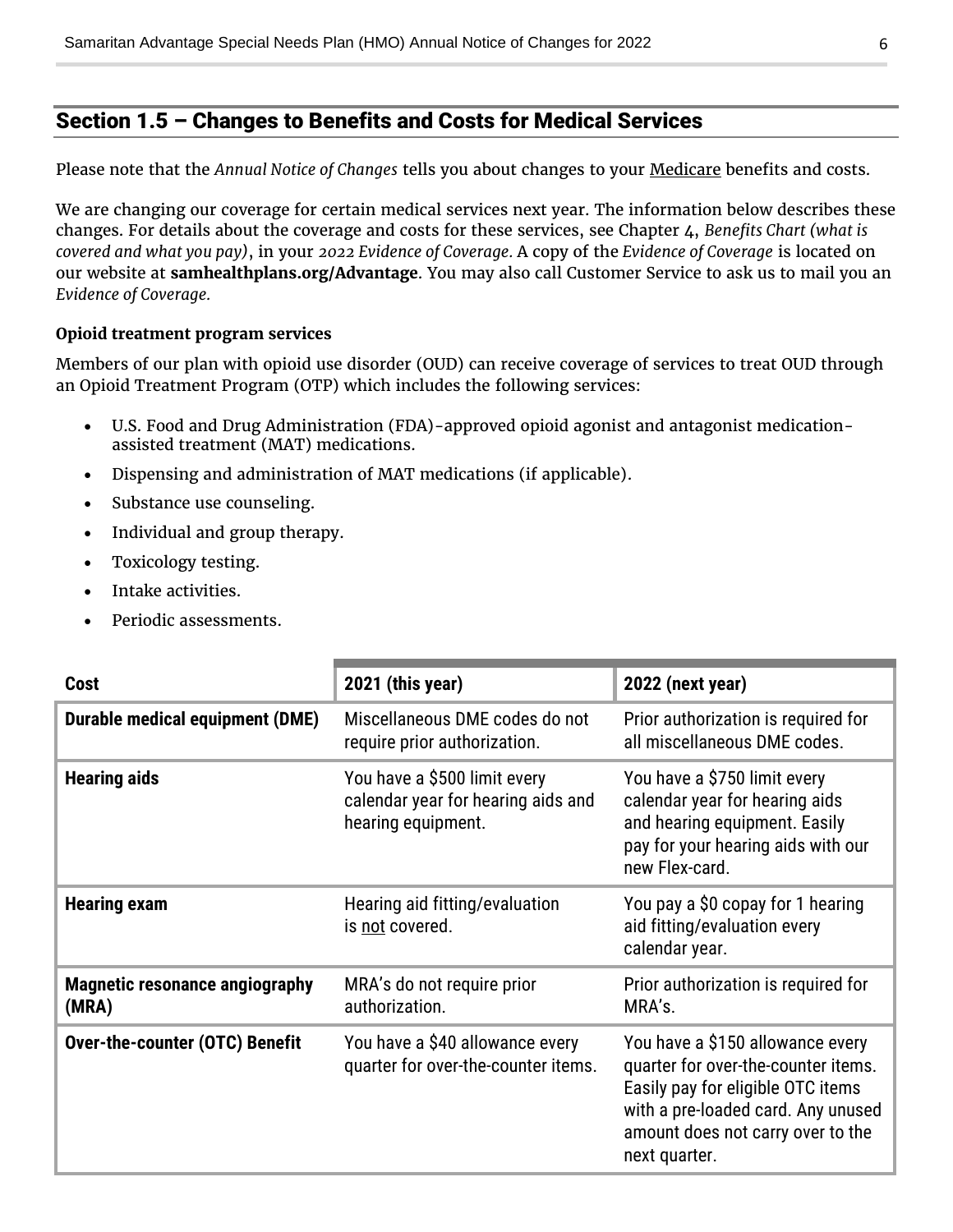| Cost                           | 2021 (this year)                                                                                                                                                                           | 2022 (next year)                                                                                                                                                       |
|--------------------------------|--------------------------------------------------------------------------------------------------------------------------------------------------------------------------------------------|------------------------------------------------------------------------------------------------------------------------------------------------------------------------|
| <b>Routine vision hardware</b> | You have a \$175 vision hardware<br>benefit limit for eyeglasses or<br>contact lenses every calendar<br>year. This is limited to 1 pair of<br>eyeglasses or 12 pairs of<br>contact lenses. | You have a \$175 vision hardware<br>benefit limit for eyeglasses or<br>contact lenses every calendar year.<br>Easily pay for these services with<br>our new Flex-card. |
| <b>Transportation services</b> | Non-emergent transportation is<br>not covered.                                                                                                                                             | You get 24 one-way non-emergent<br>medical transportation trips to any<br>health-related location, per<br>calendar year.                                               |
| Urine drug tests               | Prior authorization is required<br>for urine drug tests after 12 units<br>per year.                                                                                                        | Urine drug tests do not require<br>prior authorization.                                                                                                                |

### <span id="page-8-0"></span>Section 1.6 – Changes to Part D Prescription Drug Coverage

#### Changes to Our Drug List

Our list of covered drugs is called a Formulary or "Drug List." A copy of our Drug List is provided electronically.

We made changes to our Drug List, including changes to the drugs we cover and changes to the restrictions that apply to our coverage for certain drugs. **Review the Drug List to make sure your drugs will be covered next year and to see if there will be any restrictions.**

If you are affected by a change in drug coverage, you can:

- **Work with your doctor (or other prescriber) and ask the plan to make an exception** to cover the drug.
	- o To learn what you must do to ask for an exception, see Chapter 9 of your *E*v*idence of Coverage* (*What to do if you have a problem or complaint (coverage decisions, appeals, complaints))* or call Customer Service.
- **Work with your doctor (or prescriber) to find a different drug** that we cover. You can call Customer Service to ask for a list of covered drugs that treat the same medical condition.

In some situations, we are required to cover a temporary supply of a non-formulary drug in the first 120 days of the plan year or the first 108 days of membership to avoid a gap in therapy. (To learn more about when you can get a temporary supply and how to ask for one, see Chapter 5, Section 5.2 of the *Evidence of Coverage*.) During the time when you are getting a temporary supply of a drug, you should talk with your doctor to decide what to do when your temporary supply runs out. You can either switch to a different drug covered by the plan or ask the plan to make an exception for you and cover your current drug.

Most of the changes in the Drug List are new for the beginning of each year. However, during the year, we might make other changes that are allowed by Medicare rules.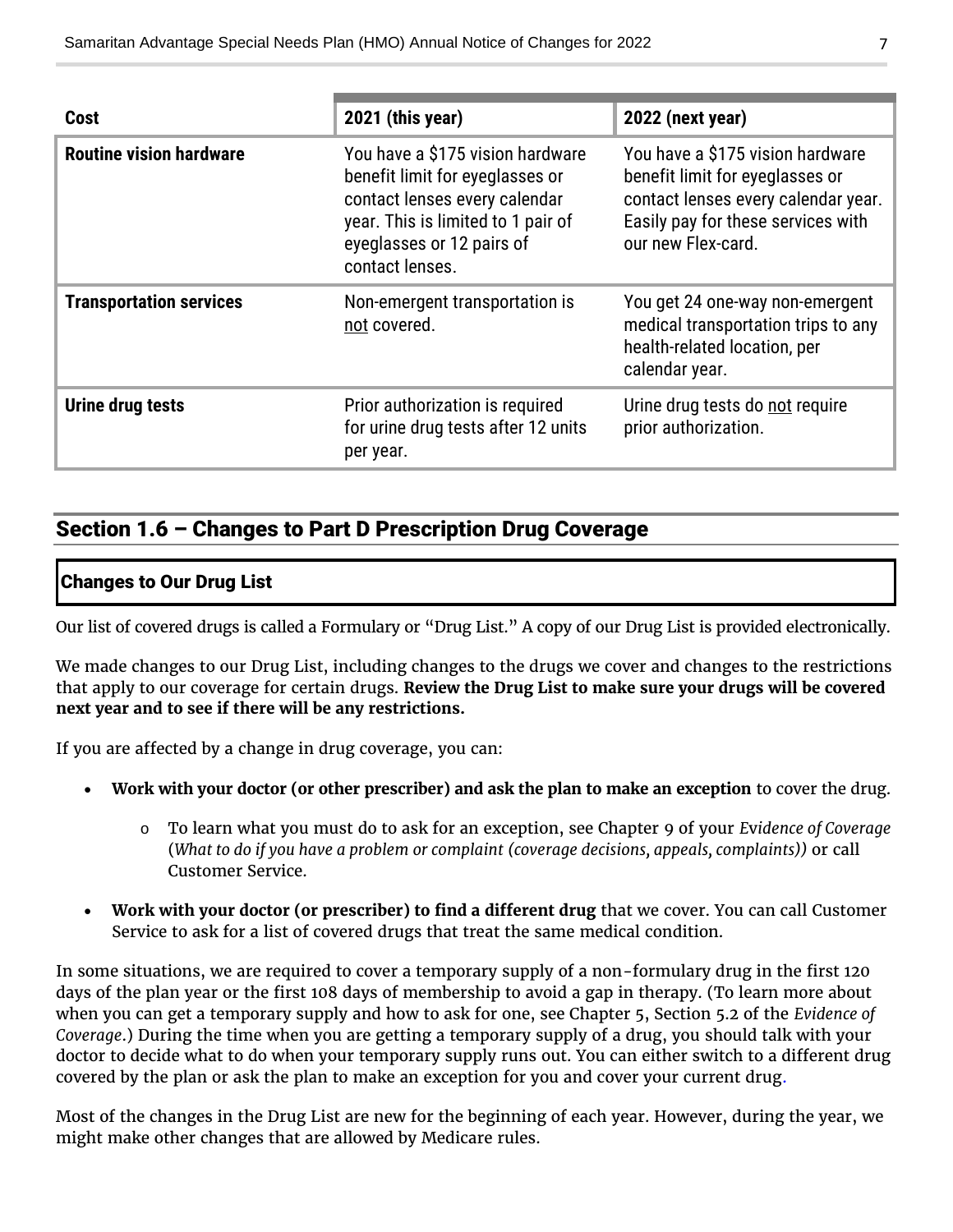When we make these changes to the Drug List during the year, you can still work with your doctor (or other prescriber) and ask us to make an exception to cover the drug. We will also continue to update our online Drug List as scheduled and provide other required information to reflect drug changes. (To learn more about changes we may make to the Drug List, see Chapter 5, Section 6 of the *Evidence of Coverage*.)

#### Changes to Prescription Drug Costs

*Note:* If you are in a program that helps pay for your drugs ("Extra Help"), **the information about costs for Part D prescription drugs may not apply to you.** We sent you a separate insert, called the "Evidence of Coverage Rider for People Who Get Extra Help Paying for Prescription Drugs" (also called the "Low Income Subsidy Rider" or the "LIS Rider"), which tells you about your drug costs. Because you receive "Extra Help", if you haven't received this insert by September 30<sup>th</sup>, please call Customer Service and ask for the "LIS Rider."

There are four "drug payment stages." How much you pay for a Part D drug depends on which drug payment stage you are in. (You can look in Chapter 6, Section 2 of your *Evidence of Coverage* for more information about the stages.)

The information below shows the changes for next year to the first two stages – the Yearly Deductible Stage and the Initial Coverage Stage. (Most members do not reach the other two stages – the Coverage Gap Stage or the Catastrophic Coverage Stage. To get information about your costs in these stages, look in your *Summary of Benefits* or at Chapter 6, Sections 6 and 7, in the *Evidence of Coverage*.)

#### Changes to the Deductible Stage

| <b>Stage</b>                                                                                                      | 2021 (this year)                                                                  | 2022 (next year)                                                                  |
|-------------------------------------------------------------------------------------------------------------------|-----------------------------------------------------------------------------------|-----------------------------------------------------------------------------------|
| <b>Stage 1: Yearly Deductible Stage</b>                                                                           | The deductible is \$445.                                                          | The deductible is \$480.                                                          |
| During this stage, you pay the full<br>cost of your Part D drugs until you<br>have reached the yearly deductible. | (Look at the separate insert,<br>the "LIS Rider," for your<br>deductible amount.) | (Look at the separate insert,<br>the "LIS Rider," for your<br>deductible amount.) |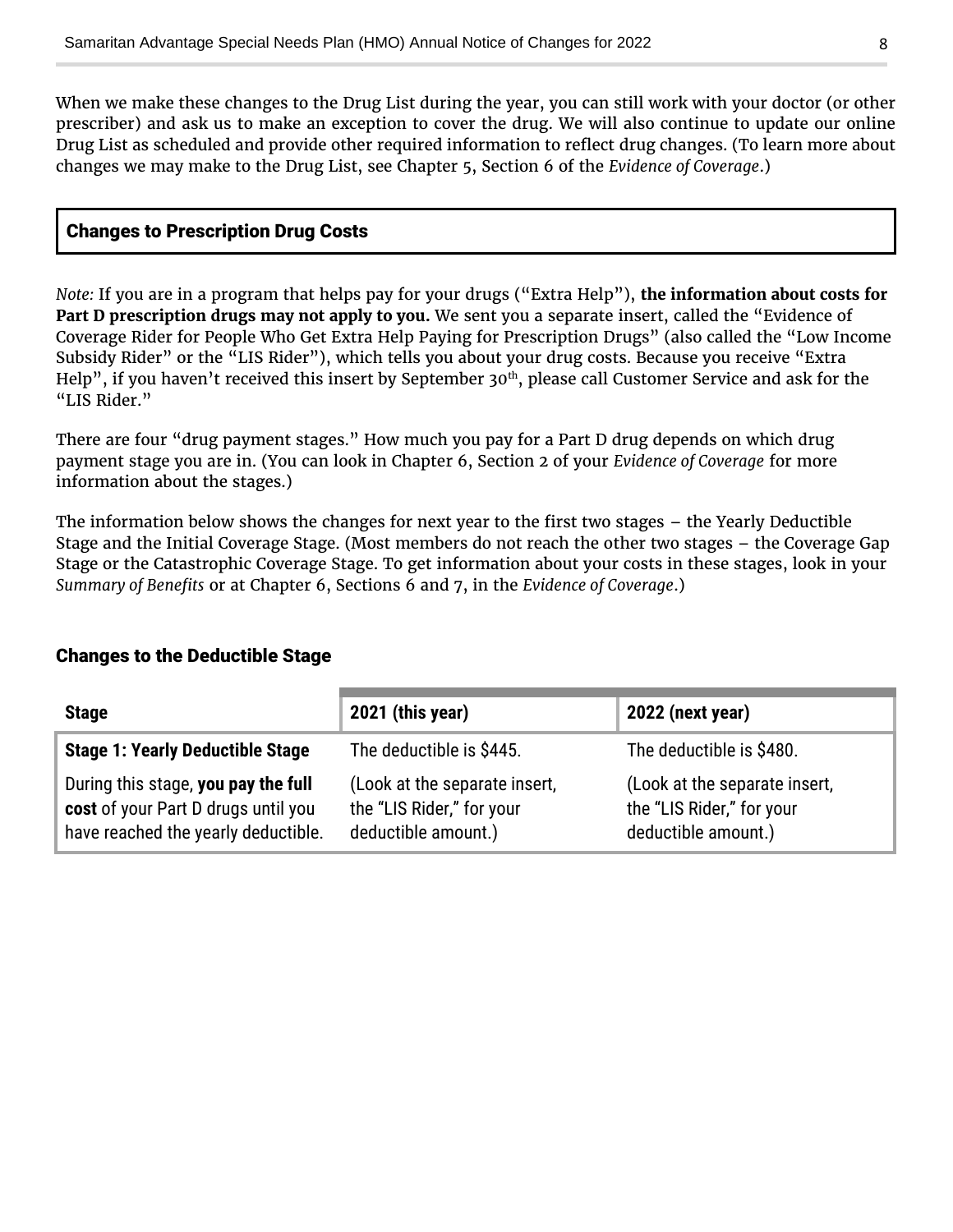#### Changes to Your Cost Sharing in the Initial Coverage Stage

To learn how copayments and coinsurance work, look at Chapter 6, Section 1.2, *Types of out-of-pocket costs you may pay for covered drugs* in your *Evidence of Coverage*.

| <b>Stage</b>                           | 2021 (this year)                    | 2022 (next year)                    |
|----------------------------------------|-------------------------------------|-------------------------------------|
| <b>Stage 2: Initial Coverage Stage</b> | Your cost for a one-month supply    | Your cost for a one-month supply    |
| Once you pay the yearly deductible,    | filled at a network pharmacy with   | filled at a network pharmacy with   |
| you move to the Initial Coverage       | standard cost sharing:              | standard cost sharing:              |
| Stage. During this stage, the plan     | <b>Cost Sharing - Generic Drugs</b> | <b>Cost Sharing - Generic Drugs</b> |
| pays its share of the cost of your     | (including brand drugs treated      | (including brand drugs treated      |
| drugs and you pay your share of        | as generic):                        | as generic):                        |
| the cost.                              | <b>Generic/Preferred/</b>           | • Generic/Preferred/                |
| The costs in this row are for a        | <b>Multi-Source Drugs:</b>          | <b>Multi-Source Drugs:</b>          |
| one-month (34-day) supply when         | $$0/$ \$1.25 / \$3.70 / 15%         | $$0/$ \$1.30 / \$3.95 / 15%         |
| you fill your prescription at a        | per prescription                    | per prescription                    |
| network pharmacy that provides         | • All other drugs:                  | • All other drugs:                  |
| standard cost sharing. For             | \$0 / \$3.90 / \$9.20 / 15%         | \$0/\$4.00/\$9.85/15%               |
| information about the costs for a      | per prescription                    | per prescription                    |
| long-term supply or for mail-order     | Once your total drug costs have     | Once your total drug costs have     |
| prescriptions, look in                 | reached \$4,130, you will move      | reached \$4,430, you will move      |
| Chapter 6, Section 5 of your           | to the next stage (the Coverage     | to the next stage (the Coverage     |
| <b>Evidence of Coverage.</b>           | Gap Stage).                         | Gap Stage).                         |

#### Changes to the Coverage Gap and Catastrophic Coverage Stages

The Coverage Gap Stage and the Catastrophic Coverage Stage are two other drug coverage stages for people with high drug costs. **Most members do not reach either stage**.

For information about your costs in these stages, look at your *Summary of Benefits* or at Chapter 6, Sections 6 and 7, in your *Evidence of Coverage*.

### <span id="page-10-0"></span>SECTION 2 Deciding Which Plan to Choose

### <span id="page-10-1"></span>Section 2.1 - If you want to stay in Samaritan Advantage Special Needs Plan

**To stay in our plan you don't need to do anything.** If you do not sign up for a different plan or change to Original Medicare by December 7, you will automatically be enrolled in our Samaritan Advantage Special Needs Plan.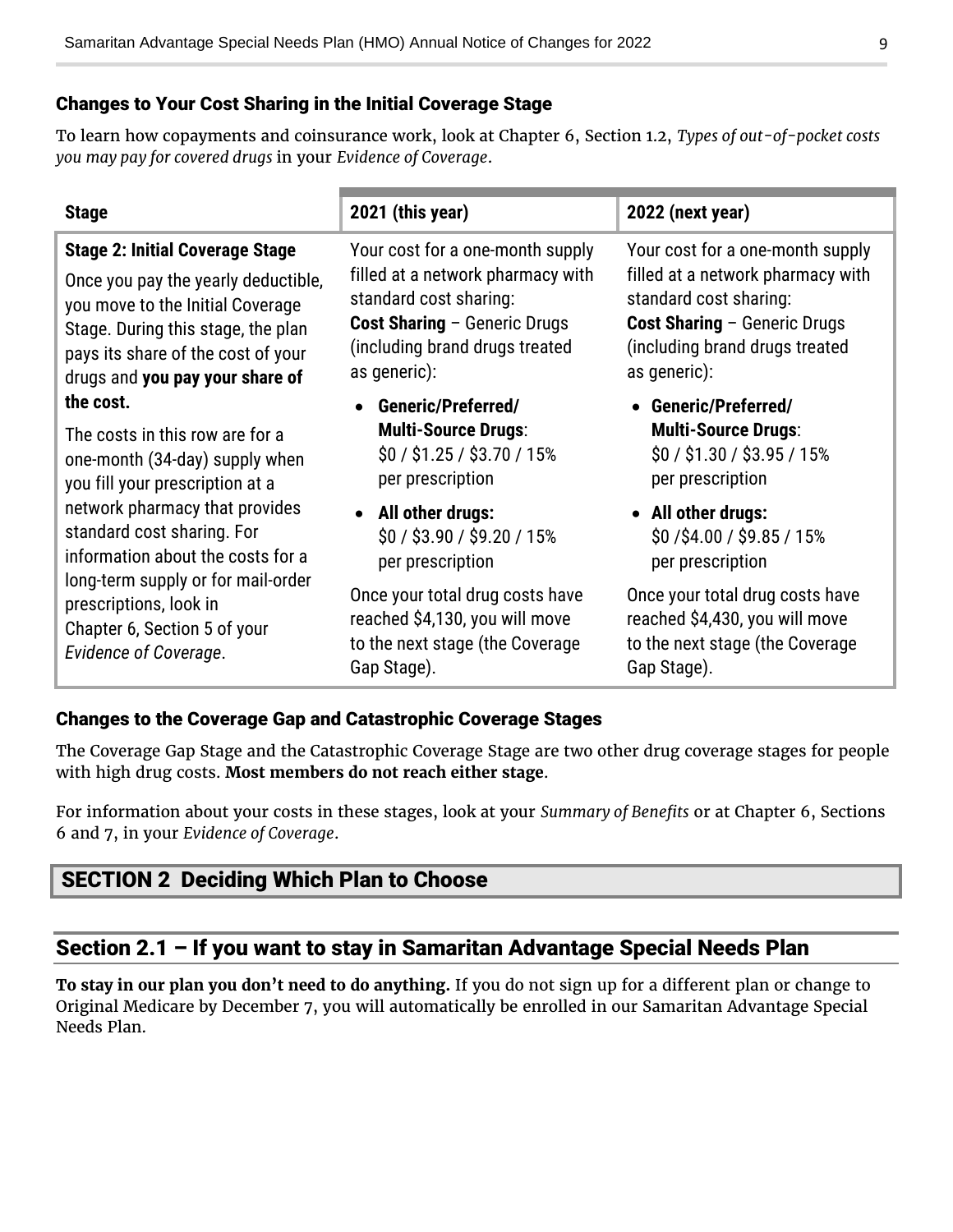### <span id="page-11-0"></span>Section 2.2 – If you want to change plans

We hope to keep you as a member next year but if you want to change for 2022 follow these steps:

#### Step 1: Learn about and compare your choices

- You can join a different Medicare health plan,
- *- OR* You can change to Original Medicare. If you change to Original Medicare, you will need to decide whether to join a Medicare drug plan.

To learn more about Original Medicare and the different types of Medicare plans, read the *Medicare & You 2022* handbook, call your State Health Insurance Assistance Program (see Section 4), or call Medicare (see Section 6.2).

You can also find information about plans in your area by using the Medicare Plan Finder on the Medicare website. Go to **[www.medicare.gov/plan-compare](https://www.medicare.gov/plan-compare)**. **Here, you can find information about costs, coverage, and quality ratings for Medicare plans.**

As a reminder, Samaritan Health Plans offers other Medicare health plans and Medicare prescription drug plans. These other plans may differ in coverage, monthly premiums, and cost sharing amounts.

#### Step 2: Change your coverage

- To **change to a different Medicare health plan**, enroll in the new plan. You will automatically be disenrolled from Samaritan Advantage Special Needs Plan.
- To **change to Original Medicare with a prescription drug plan,** enroll in the new drug plan. You will automatically be disenrolled from Samaritan Advantage Special Needs Plan.
- To **change to Original Medicare without a prescription drug plan**, you must either:
	- $\circ$  Send us a written request to disenroll. Contact Customer Service if you need more information on how to do this (phone numbers are in Section 6.1 of this booklet).
	- o *– OR –* Contact **Medicare**, at 1-800-MEDICARE (1-800-633-4227), 24 hours a day, seven days a week, and ask to be disenrolled. TTY users should call 1-877-486-2048.

If you switch to Original Medicare and do **not** enroll in a separate Medicare prescription drug plan, Medicare may enroll you in a drug plan unless you have opted out of automatic enrollment.

### <span id="page-11-1"></span>SECTION 3 Changing Plans

If you want to change to a different plan or Original Medicare for next year, you can do it from **October 15 until December 7**. The change will take effect on January 1, 2022.

#### Are there other times of the year to make a change?

In certain situations, changes are also allowed at other times of the year. For example, people with the Oregon Health Plan (Medicaid), those who get "Extra Help" paying for their drugs, those who have or are leaving employer coverage, and those who move out of the service area may be allowed to make a change at other times of the year.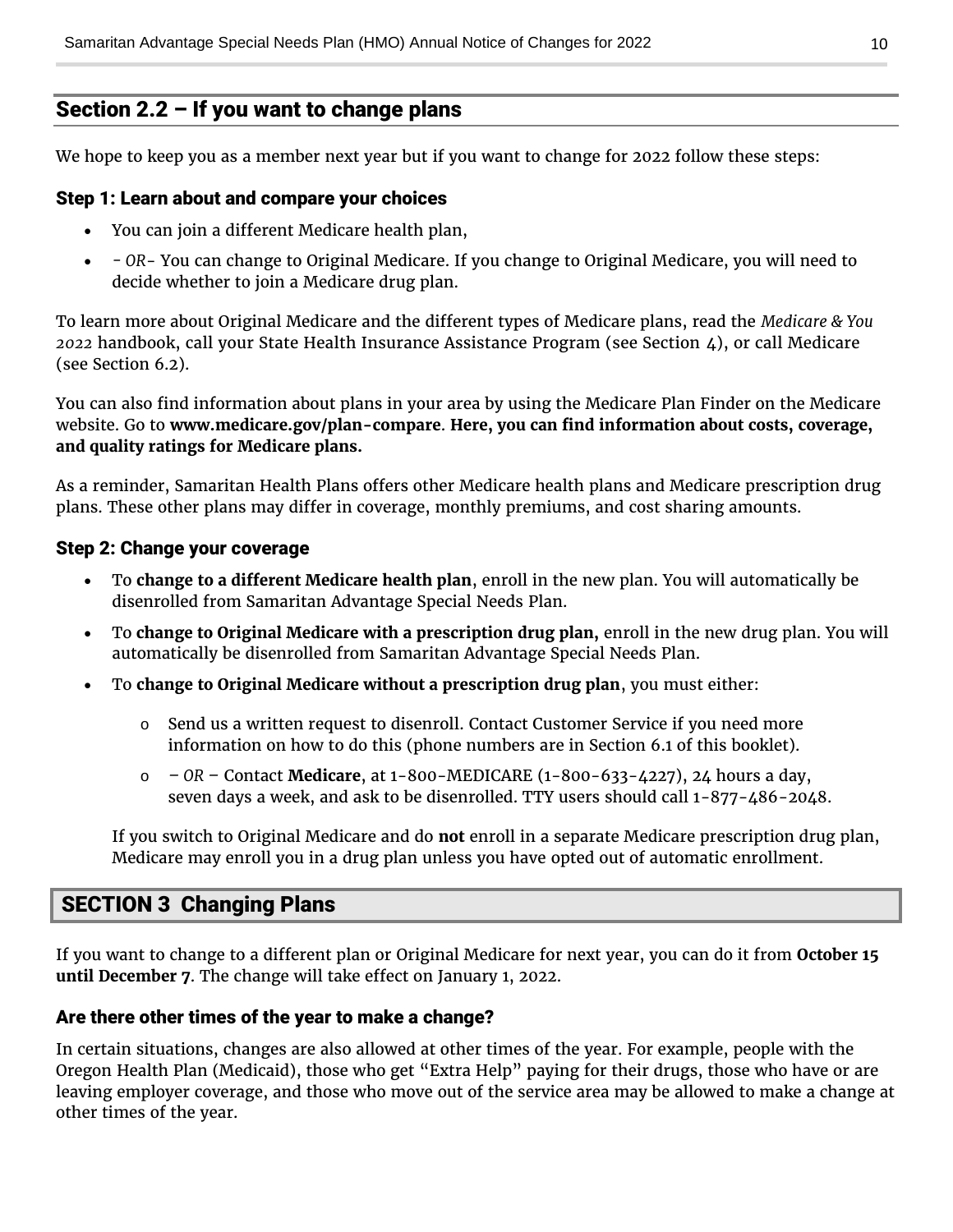If you enrolled in a Medicare Advantage plan for January 1, 2022, and don't like your plan choice, you can switch to another Medicare health plan (either with or without Medicare prescription drug coverage) or switch to Original Medicare (either with or without Medicare prescription drug coverage) between January 1 and March 31, 2022. For more information, see Chapter 10, Section 2.3 of the *Evidence of Coverage*.

### <span id="page-12-0"></span>SECTION 4 Programs That Offer Free Counseling about Medicare and the Oregon Health Plan (Medicaid)

The State Health Insurance Assistance Program (SHIP) is a government program with trained counselors in every state. In Oregon, the SHIP is called Senior Health Insurance Benefits Assistance (SHIBA).

SHIBA is independent (not connected with any insurance company or health plan). It is a state program that gets money from the Federal government to give **free** local health insurance counseling to people with Medicare. SHIBA counselors can help you with your Medicare questions or problems. They can help you understand your Medicare plan choices and answer questions about switching plans. You can call SHIBA at 800-722-4134.You can learn more about SHIBA by visiting their website (**[shiba.oregon.gov](https://healthcare.oregon.gov/shiba/pages/index.aspx)**).

For questions about your Oregon Health Plan benefits, contact the Oregon Health Authority at 800-273-0557 Monday through Friday 8 a.m. to 5 p.m. TTY users should call 711. Ask how joining another plan or returning to Original Medicare affects how you get your Oregon Health Plan coverage.

### <span id="page-12-1"></span>SECTION 5 Programs That Help Pay for Prescription Drugs

You may qualify for help paying for prescription drugs.

- **"Extra Help" from Medicare.** Because you have the Oregon Health Plan (Medicaid), you are already enrolled in "Extra Help," also called the Low-Income Subsidy. "Extra Help" pays some of your prescription drug premiums, annual deductibles and coinsurance. Because you qualify, you do not have a coverage gap or late enrollment penalty. If you have questions about "Extra Help", call:
	- $\circ$  1-800-MEDICARE (1-800-633-4227). TTY users should call 1-877-486-2048, 24 hours a day/7 days a week;
	- o The Social Security Office at 1-800-772-1213 between 7 a.m. and 7 p.m., Monday through Friday. TTY users should call, 1-800-325-0778 (applications)
	- $\circ$  OR Your State Medicaid office (applications).
- **Prescription Cost sharing Assistance for Persons with HIV/AIDS.** The AIDS Drug Assistance Program (ADAP) helps ensure that ADAP-eligible individuals living with HIV/AIDS have access to life-saving HIV medications. Individuals must meet certain criteria, including proof of State residence and HIV status, low income as defined by the State, and uninsured/under-insured status. Medicare Part D prescription drugs that are also covered by ADAP qualify for prescription cost sharing assistance through CAREAssist. For information on eligibility criteria, covered drugs, or how to enroll in the program, please call 1-800-805-2313.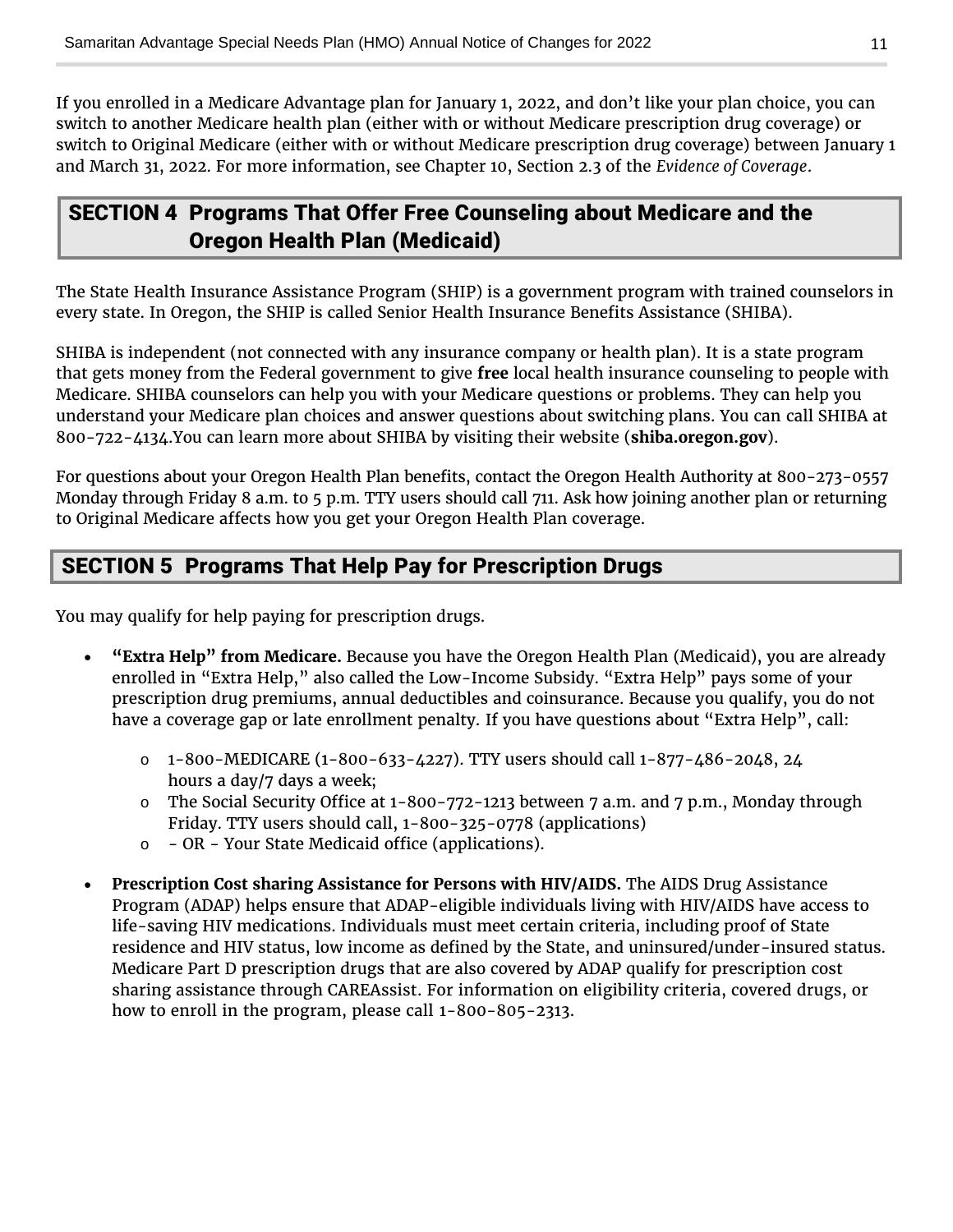### <span id="page-13-0"></span>SECTION 6 Questions?

### <span id="page-13-1"></span>Section 6.1 – Getting Help from Samaritan Advantage Special Needs Plan

Questions? We're here to help. Please call at 800-832-4580 (TTY only, call 800-735-2900). We are available for phone calls 8 a.m. to 8 p.m. daily October 1 through March 31 and 8 a.m. to 8 p.m. Monday-Friday April 1 through September 30. Calls to these numbers are free.

#### Read your 2022 *Evidence of Coverage* (it has details about next year's benefits and costs)

This *Annual Notice of Changes* gives you a summary of changes in your benefits and costs for 2022. For details, look in the 2022 *Evidence of Coverage* for Samaritan Advantage Special Needs Plan. The *Evidence of Coverage* is the legal, detailed description of your plan benefits. It explains your rights and the rules you need to follow to get covered services and prescription drugs. A copy of the *Evidence of Coverage* is located on our website at **[samhealthplans.org/Advantage](https://www.samhealthplans.org/members/medicare-members)**. You may also call Customer Service to ask us to mail you an *Evidence of Coverage*.

#### Visit our Website

You can also visit our website at **[samhealthplans.org/Advantage](https://www.samhealthplans.org/members/medicare-members)** .

As a reminder, our website has the most up-to-date information about our provider network (*Provider Directory*) and our list of covered drugs (Formulary/Drug List).

### <span id="page-13-2"></span>Section 6.2 – Getting Help from Medicare

To get information directly from Medicare:

#### Call 1-800-MEDICARE (1-800-633-4227)

You can call 1-800-MEDICARE (1-800-633-4227), 24 hours a day, seven days a week. TTY users should call 1-877-486-2048.

#### Visit the Medicare Website

You can visit the Medicare website (**[www.medicare.gov](https://www.medicare.gov/)**). It has information about cost, coverage, and quality ratings to help you compare Medicare health plans. You can find information about plans available in your area by using the Medicare Plan Finder on the Medicare website. (To view the information about plans, go to **[www.medicare.gov/plan-compare](https://www.medicare.gov/plan-compare/)**).

#### Read *Medicare & You 2022*

You can read the *Medicare & You 2022* handbook. Every year in the fall, this booklet is mailed to people with Medicare. It has a summary of Medicare benefits, rights and protections, and answers to the most frequently asked questions about Medicare. If you don't have a copy of this booklet, you can get it at the Medicare website (**[www.medicare.gov](https://www.medicare.gov/)**) or by calling 1-800-MEDICARE (1-800-633-4227), 24 hours a day, seven days a week. TTY users should call 1-877-486-2048.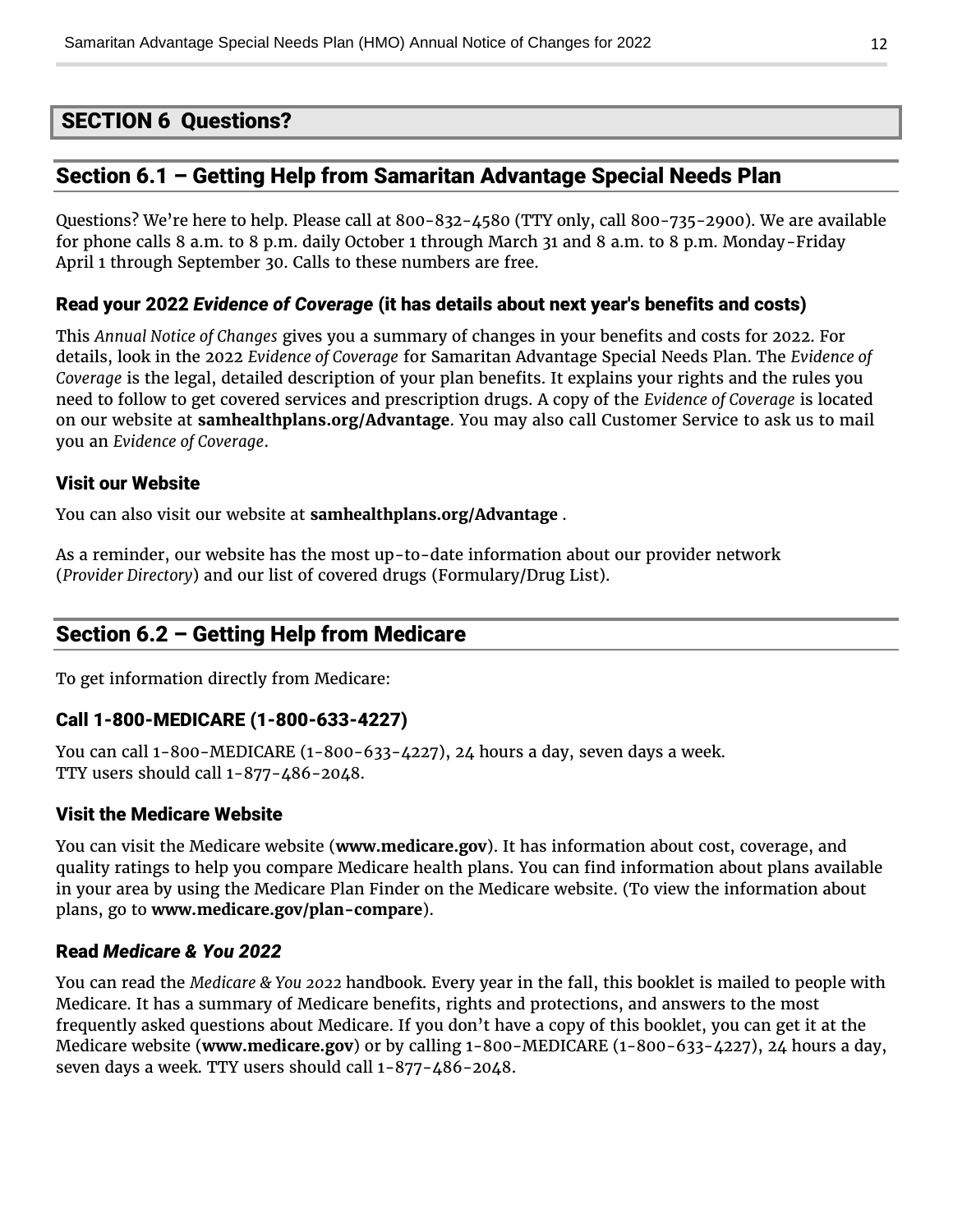### <span id="page-14-0"></span>Section 6.3 – Getting Help from the Oregon Health Plan (Medicaid)

To get information from the Oregon Health Plan (Medicaid) you can call Oregon Health Authority (OHA) at 800-273-0557. TTY users should call 711.